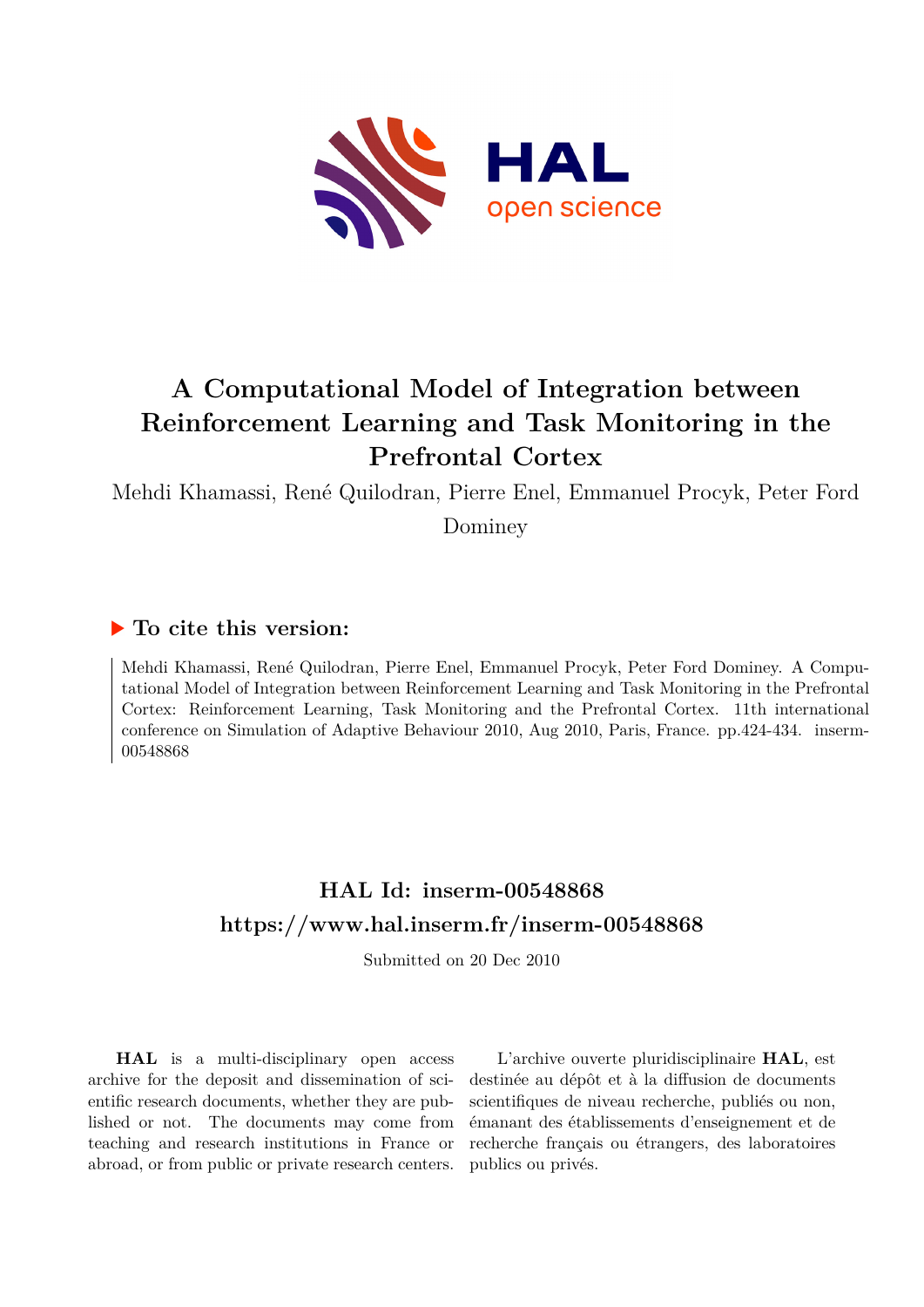## A computational model of integration between reinforcement learning and task monitoring in the prefrontal cortex

Mehdi Khamassi, Rene Quilodran, Pierre Enel, Emmanuel Procyk, and Peter F. Dominey

> INSERM U846 SBRI, Bron, France correspondance: mehdi.khamassi@inserm.fr

Résumé Taking inspiration from neural principles of decision-making is of particular interest to help improve adaptivity of artificial systems. Research at the crossroads of neuroscience and artificial intelligence in the last decade has helped understanding how the brain organizes reinforcement learning (RL) processes (the adaptation of decisions based on feedback from the environment). The current challenge is now to understand how the brain flexibly regulates parameters of RL such as the exploration rate based on the task structure, which is called metalearning ([1] : Doya, 2002). Here, we propose a computational mechanism of exploration regulation based on real neurophysiological and behavioral data recorded in monkey prefrontal cortex during a visuo-motor task involving a clear distinction between exploratory and exploitative actions. We first fit trial-by-trial choices made by the monkeys with an analytical reinforcement learning model. We find that the model which has the highest likelihood of predicting monkeys' choices reveals different exploration rates at different task phases. In addition, the optimized model has a very high learning rate, and a reset of action values associated to a cue used in the task to signal condition changes. Beyond classical RL mechanisms, these results suggest that the monkey brain extracted task regularities to tune learning parameters in a task-appropriate way. We finally use these principles to develop a neural network model extending a previous cortico-striatal loop model. In our prefrontal cortex component, prediction error signals are extracted to produce feedback categorization signals. The latter are used to boost exploration after errors, and to attenuate it during exploitation, ensuring a lock on the currently rewarded choice. This model performs the task like monkeys, and provides a set of experimental predictions to be tested by future neurophysiological recordings.

#### 1 Introduction

Exploring the environment while searching for resources requires both the ability to generate novel behaviors and to organize them for an optimal efficiency. Besides, these behaviors should be regulated and interrupted when the goals of exploration have been reached : a transition towards a behavioral state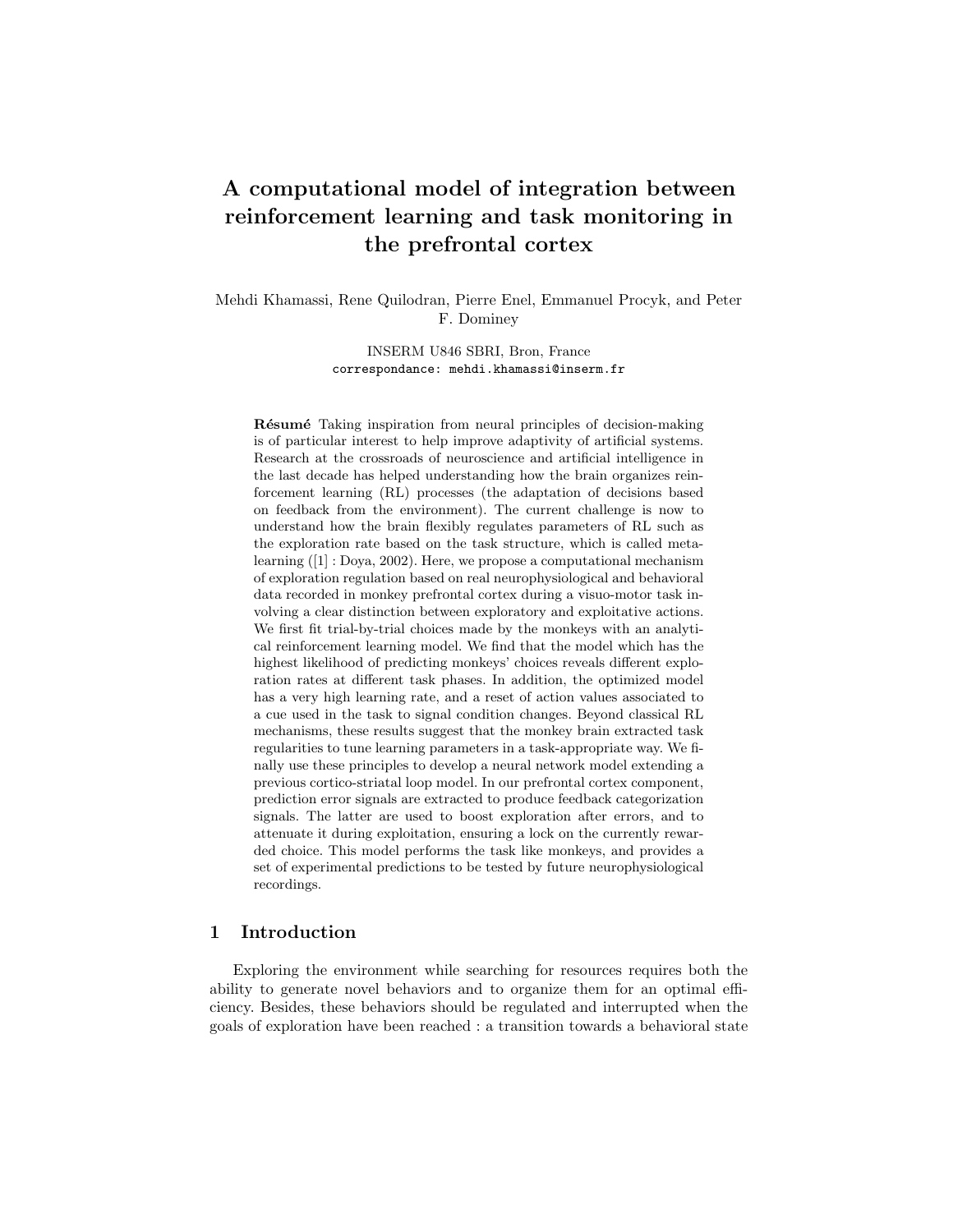called exploitation should then be implemented. Previous results on neural bases of these functions in the frontal cortex showed crucial mechanisms that could participate both to reinforcement learning processes [2] and to the auto-regulation of exploration-exploitation behaviors [3]. Several computational and theoretical models have been proposed to describe the collaborative functions of the anterior cingulate cortex (ACC) and the dorsolateral prefrontal cortex (DLPFC) - both belonging to the prefrontal cortex - in adaptive cognition  $[4, 5, 6]$ . Most models are based on the hypothesized role for ACC in performance monitoring based on feedbacks and of DLPFC in decision-making. In exploration, challenging, or conflicting situations the output from ACC would trigger increased control by the DLPFC. Besides, several electrophysiological data in non human primates suggest that modulation of this control within the ACC-DLPFC system are subserved by mechanisms that could be modelled with the reinforcement learning (RL) framework [2, 7, 8]. However, it is not clear how these mechanisms integrate within these neural structures, and interact with subcortical structures to produce coherent decision-making under explore-exploit trade-off.

Here we propose a new computational model to formalize these frontal cortical mechanisms. Our model integrates mechanisms based on the reinforcement learning framework and mechanisms of feedback categorization - relevant for task-monitoring - in order to produce a decision-making system consistent with behavioral and electrophysiological data reported in monkeys. We first employ the reinforcement learning framework to reproduce monkeys explorationexploitation behaviors in a visuo-motor task. In a second step, we extract the main principles of this analysis to implement a neural-network model of frontostriatal loops in learning through reinforcement to adaptively switch between exploration and exploitation. This model enabled to reproduce monkeys behavior and to draw experimental predictions on the single-unit activity that should occur in ACC and DLPFC during the same task.

#### 2 Problem-solving task (PST)

We first use behavioral data recorded in 2 monkeys during 278 sessions (7656 problems  $\equiv$  44219 trials) of a visuo-motor problem-solving task that alternates exploration and exploitation periods (see Fig.1A). In this task, monkeys have to find which of four possible targets on a screen is associated with reward. The task is organized as a sequence of problems. For each problem, one of the targets is the correct choice. Each problem is organized in two succesive groups of trials ; starting with search trials where the animal explores the set of targets until finding the rewarded one; Once the correct target is found, a repetition period is imposed so that the animal repeats the correct response at least three times. Finally, a cue is presented on the screen and indicates the end of the current problem and the beginning of a new one. Data used here were recorded during electrophysiological experiments, after animals had experienced a pretraining stage. Thus, monkeys are particularly overtrained and optimal on this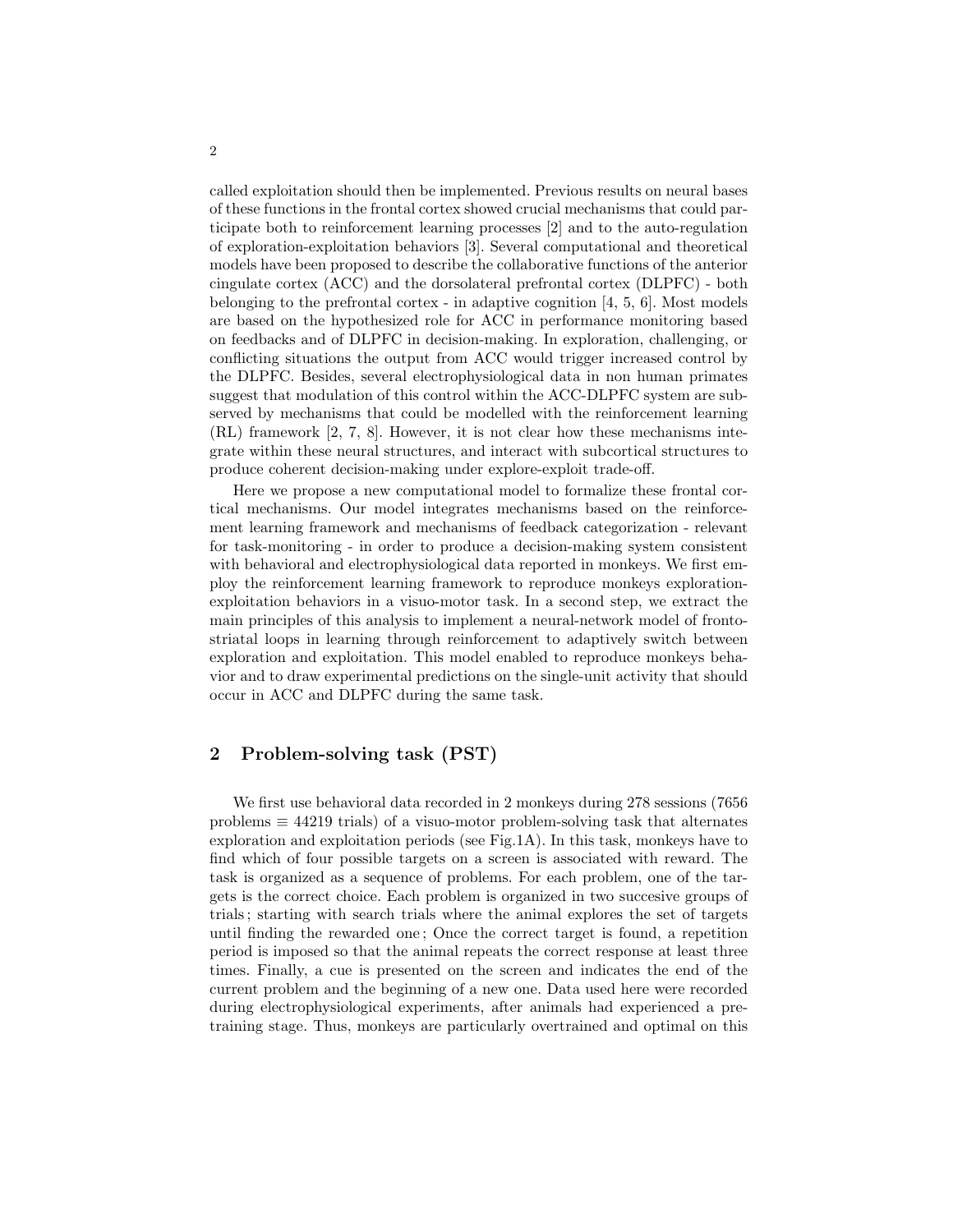task. Monkey choice, trial correctness and problem number are extracted and constitute the training data for the reinforcement learning model.



Figure 1. Monkeys had to find by trial and error which target, presented in a set of four, was rewarded. A) Monkeys performed a set of trials where they chose different targets until the solution was discovered (search period). Each block of trials (or problem) contained a search period and a repetition period during which the correct response was repeated at least three times. A Problem-Changing Cue (PCC) is presented on the screen to indicate the beginning of a new problem. B) Action value reset in the model at the beginning of each new problem.

### 3 Behavior analysis with the Reinforcement Learning framework

#### 3.1 Theoretical model description

We use the reinforcement learning framework as a model of the way monkeys learn to choose appropriate targets by trial-and-error [9]. The main assumption in such framework is that monkeys try to maximize the amount of reward they will get during the task. This framework assumes that animals keep estimated action values (called Q-values) for each target (i.e.  $Q(UL), Q(LL), Q(UR)$  and  $Q(LR)$ ). It also assumes that monkeys decide which action to perform depending on these values, and update these values based on feedbacks (i.e. the presence/absence of reward) at the end of each trial. We used a Boltzmann softmax rule for action selection. The probability of choosing an action a (either *UL*, *LL*, *UR* or *LR*) is given by

$$
P(a) = \frac{\exp(\beta Q(a))}{\sum_{b} \exp(\beta Q(b))}
$$
 (1)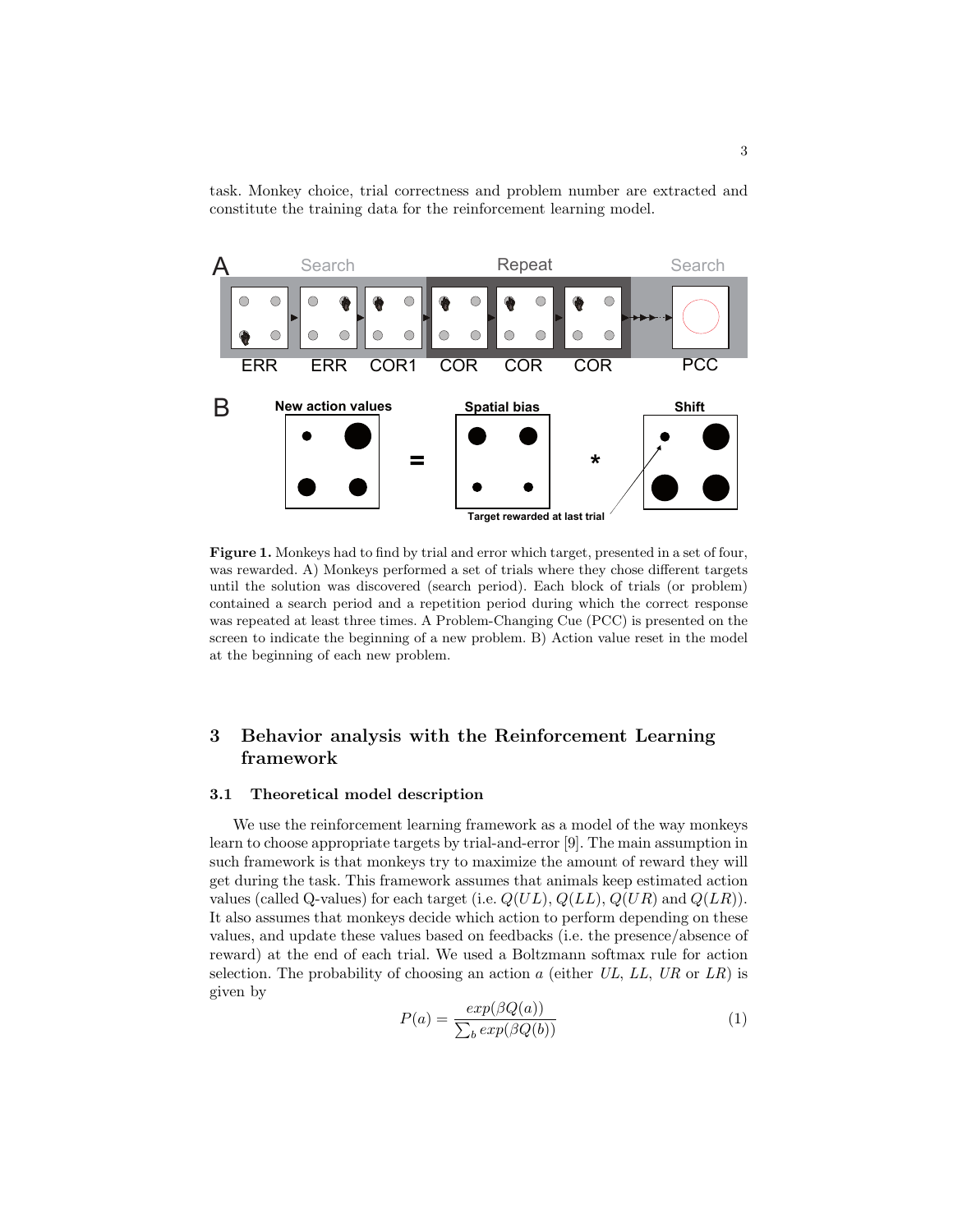where  $\beta$  is an exploration rate  $(\beta \geq 0)$ . In short, when  $\beta$  is low (close to 0), the contrast between action values is decreased, thus increasing the probability to select a non optimal action (exploration). When  $\beta$  is high, the contrast is high and decision-making becomes more greedy. We differently use  $\beta_S$  and  $\beta_R$ parameters on *search* and *repetition* trials so as to allow different shapes of the Boltzmann function on these two periods. In other words,  $\beta_S$  and  $\beta_R$  were used as two distinct free parameters to see if they would converge on different values, hence indicating meta-learning through the use of two different exploration rates by the animal.

At the end of each trial, the action value is updated by comparing the presence/absence of reward  $r$  with the value expected from the performed action according to the following equation

$$
Q(s,a) \leftarrow Q(s,a) + \alpha(r - Q(a))
$$
\n(2)

where  $\alpha$  is the learning rate of the model  $(0 \leq \alpha \leq 1)$ . Similarly to previous work [2], we generalize reinforcement learning to also update each non chosen action b according to the following equation

$$
Q(b) \leftarrow (1 - \kappa) \cdot Q(b) \tag{3}
$$

where  $\kappa$  is a forgetting rate  $(0 \leq \kappa \leq 1)$ .

Finally, we add an action-value reset at the beginning of each new problem, when a *PCC* cue appears on the screen. This is based on the observation that monkeys almost never select the previously rewarded target, and have individual spatial biases in their exploration pattern : they often start exploration by choosing the same preferred target (see Fig.1B).

#### 3.2 Simulation of the RL model on monkey behavioral data

The reinforcement learning model is simulated on monkey data, that is, at each trial, the model chooses a target, we store this choice, then we look at the choice made by the animal, and the model learns as if it had made the same choice. At the next trial, the model makes a new choice, and so on. At the end, we compare the sequence of choices made by the model with the monkey's choices. With this method, the model learns based on the same experience as the monkey. Thus the choice made at trial  $t$  becomes comparable to the animal's choice at the same trial because it follows the same trial history  $\{1...t-1\}$ . For each behavioral session, we optimize the model by finding the set of parameters that provides the highest likelihood of fitting monkeys choices. This optimization leads to an average likelihood of 0.6537 per session corresponding to 77% of the trials where the model predicted the choice the monkeys actually made. Fig.2 shows simulation results on a sample of 100 trials for 1 monkey.

Interestingly, we find that the distribution of each session's  $\beta_S$  used to set the exploration rate during *search* periods is significantly lower than the distribution of  $\beta_R$  used for *repetition* periods (ANOVA test,  $p < 0.001$ ). The mean  $\beta_S$  equals 5.0 while the mean  $\beta_R$  equals 6.8. This reveals a higher exploration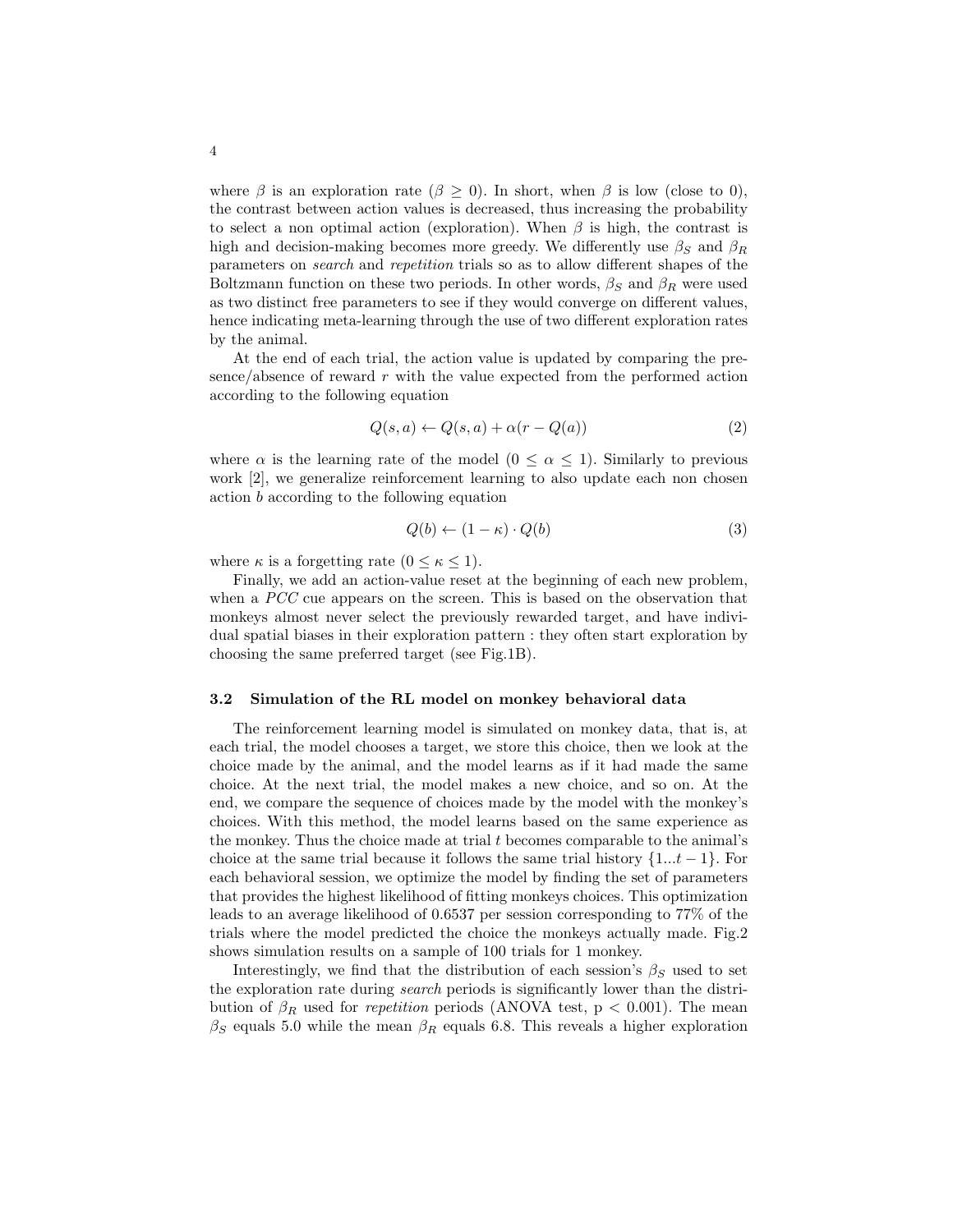

Figure 2. Simulation of the reinforcement learning model on 100 trials. Each color is associated with a different target (UL, LL, UR, LR). The top line denotes the problem sequence experienced by both the monkey and the model. Black triangles indicate cued problem changes. The second line shows the monkey's choice at each trial. Curves show the temporal evolution of action values in the model. Non selected target have their value decrease according to a forgetting process. These curves also show the action value reset at the beginning of each problem, the decrease of incorrect selected targets value, and the increase of the correct targets value once selected by the animal. The bottom of the figure shows choices made by the model based on these values.

rate in monkeys' choices during *search* periods. In addition, we found an average learning rate around 0.9 for the two monkeys and a smaller forgetting rate (mean : 0.45). This suggests that reinforcement learning mechanisms in the monkey brain are regulated by parameters that were learned from the task structure. In contrast, raw reinforcement learning algorithms such as Q-learning usually employs a single fixed  $\beta$  value, and need to make errors before abandoning the optimal action and starting a new exploration phase. In the next section, we extract these principles to propose a neural-network model integrating such reinforcement learning and task monitoring mechanisms.

#### 4 Neural network model

#### 4.1 Reinforcement learning processes

We propose a neural network model in order to propose a computational hypothesis concerning the modular organization of these processes within cortical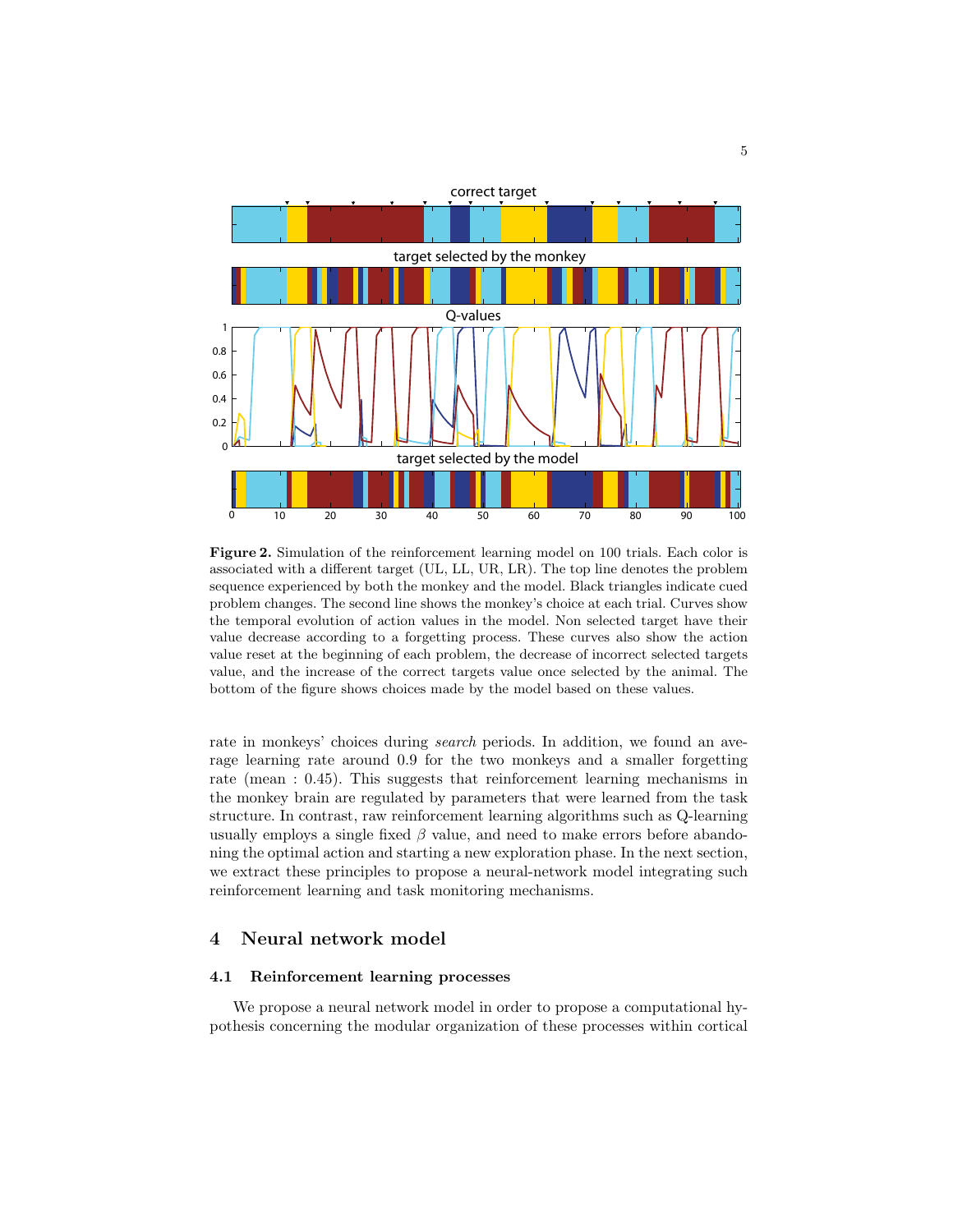networks. Our model extends previous models of cortico-striatal loops which are known to be crucial neural substrates for reward-based learning and decisionmaking [10, 11]. The principle novelty here is to have the integration of reinforcement learning and task monitoring within the ACC-DLPFC system that produces explore-exploit behaviors. In our neural network, dopaminergic (DA) neurons from the Ventral Tegmental Area (VTA) compute a reward prediction error following equation 2, consistently with DAs supposed role in reinforcement learning [12]. DA signals are used to update action values encoded within the ACC, consistently with previous work [7]. These action values are then sent to DLPFC which makes decision of the target to choose and biases action selection in the striatum. Similarly to classical basal ganglia models but not detailed here, appropriate action in the striatum is selected by desinhibiting the thalamus through the substantia nigra pars reticulata [13, 14]. Finally, the thalamus projects to the motor cortex which drives behavioral output, and which sends efferent copies to the ACC in order to update only relevant action through reinforcement learning (fig.3).



Figure 3. Neural network model. Visual input (targets presented on the screen) is processed by the parietal cortex and sent to the ACC-DLPFC system (colored in grey) which performs reinforcement learning (RL) to rapidly adapt choices by trial-and-error during the search period. A specific visual signal is used to indicate reward delivery, representing juice obtained by monkeys. According to RL principles, this visual signal is translated by VTA into a reinforcement signal which changes action values within the ACC. In parallel, this reinforcement signal is used to regulate the level of exploration with MV.

With such organization, the system is yet purely dedicated to reinforcement learning. In order to add task monitoring mechanisms, we take inspiration from additional results measured in the PST task. In [8], reaction times were observed to decrease gradually after errors during the search period, to raise sharply after the first correct trial, and to remain high during repetition (fig.4A-B). The exact opposite pattern was observed at the level of the average activity measured in DLPFC neurons ([15]; fig.4C). These patterns suggest an integration of feedbacks used to update a control or attentional level, and a state change of the system from exploration to exploitation. This resembles the vigilance level employed in [16]'s theoretical model to modulate the level of activation of a glo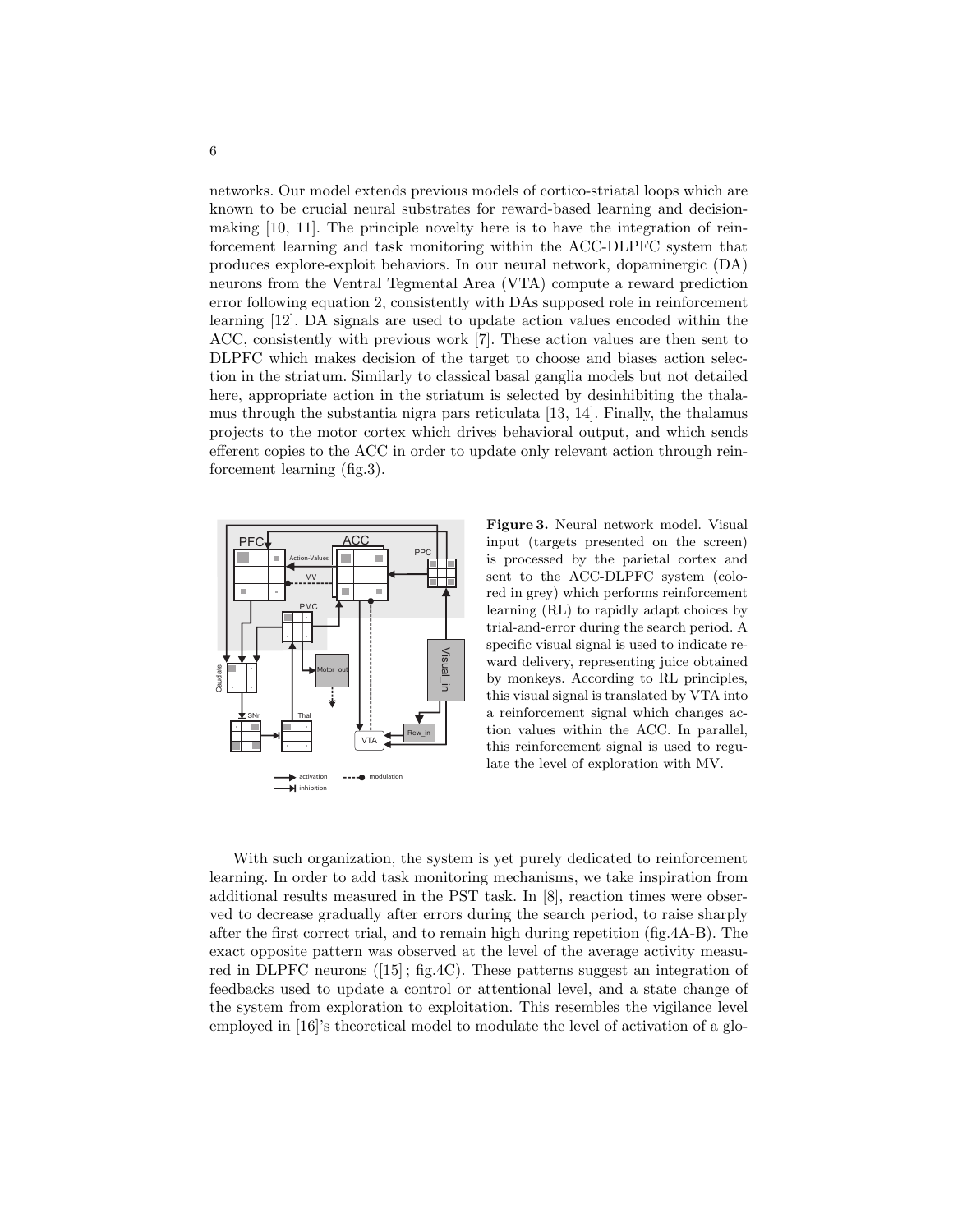bal workspace in charge of solving the task. In the next paragraph, we provide a computational hypothesis on the way the ACC could evaluate such kind of vigilance level to modulate the level of control and exploration in DLPFC.

#### 4.2 Integrating task monitoring signals within the neural network

In order to regulate exploration based on feedbacks obtained from the environment, we add to our ACC component a second population of neurons dedicated to feedback categorization as described in the monkey ACC in the same task [8]. In our model, these neurons receive the same dopaminergic reward prediction error signals as ACC action value neurons. The difference resides in the influence of such DA signals on feedback categorization neurons. The latter either are inhibited by DA signals and thus produce responses to errors (ERR) or are excited by DA signals and thus produce responses to correct trials (COR). The high learning rate used in the model to fit behavioral data in section 3 results in a strong response of COR neurons to the first reward and in a smaller response to subsequent ones. This produces neurons responding to the first correct trials (COR1) as observed by [8]. Fig.5 shows a simulation of these neurons response patterns. COR and ERR signals are then used to update a modulatory variable  $(MV)$  according to the following equation :

$$
MV \leftarrow MV + \alpha^+ \cdot \delta_+ + \alpha^- \cdot \delta_- \tag{4}
$$

Where  $\delta_+$  and  $\delta_-$  represent the response of correct and error neurons respectively, while  $\alpha^+$  and  $\alpha^-$  are synaptic weights set to  $-\frac{5}{2}$  and  $\frac{1}{4}$  for the considered task.  $MV$  is constrained between 0 and 1. This equation makes  $MV$  be :

- sharply decreased after a correct trial (COR) ;
- increased after an error (ERR) ;
- increased after presentation of the problem changing cue (PCC). Although we did not yet study how the model works during pretraining phases of this task (i.e. habituation phases preceding electrophysiological recordings), we observed that before the animal learns what the  $PCC$  means, the presentation of this cue is very often followed by an error - because the animal persists in repeating the same choice while the problem has changed. Thus we consider here that the  $PCC$  has been associated to an error during the pretraining phase and consequently produces an increase of MV each time it occurs during the task.

Importantly, MV is used to modulate the exploration rate and the gain in the DLPFC. The first function is assured in the following manner :

$$
\beta_t = \frac{\omega_1}{(1 + exp(\omega_2 * (1 - MV_t) + \omega_3))}
$$
(5)

Where  $\omega_1$ ,  $\omega_2$  and  $\omega_3$  are parameters respectively equal to 10, -6 and 1. Such function is a sigmoid which inverses the tendency of  $MV$  (see fig.5) and transforms a value between 0 and 1 (for  $MV$ ) into a value between 0 and 10 (for  $\beta$ ) according to table 1.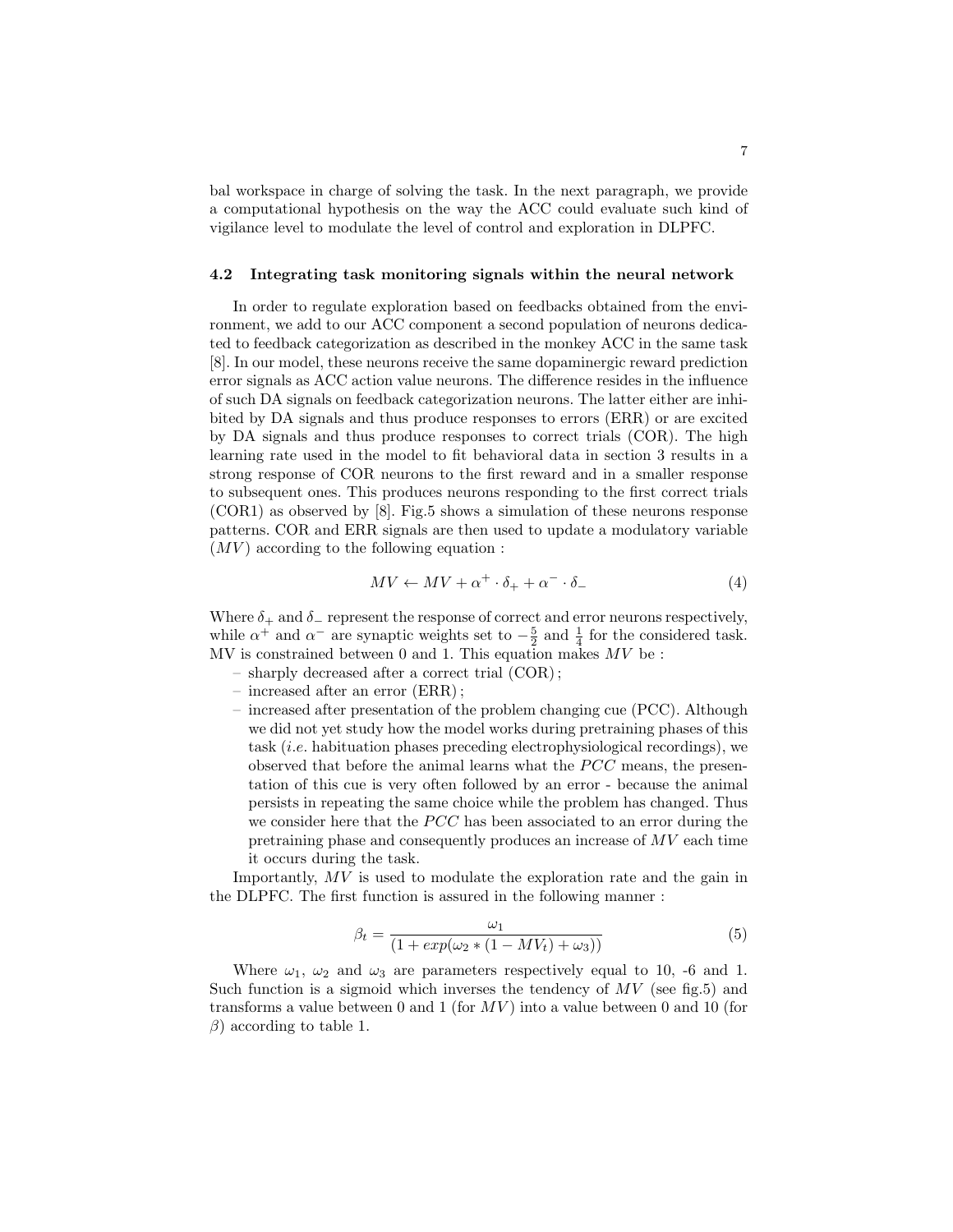

Figure 4. (A-B) Reaction times during the PST task show a progressive decrease along the search period, and a sharp change during repetition. Adapted from [8]. C) Average activity in the dorsolateral prefrontal cortex show a similar (inversed) pattern. Adapted from [15].

| $MV$ 0.00 0.25 0.50 0.75 1.00 |                       |  |  |
|-------------------------------|-----------------------|--|--|
| B                             | $9.9$ 9.7 8.8 6.2 2.7 |  |  |

**Table 1.** MV effect on  $\beta$  following equation (5) with a = 10, b = -6, c = 4.4

The second function is assured by weighting DLPFCs activity by multiplying it by  $MV$  (which is always inferior or equal to 1). As a consequence, a low  $MV$  produces a high  $\beta$  (almost no exploration) and a low DLPFC activity so as to focus and lock the DLPFC on performing the action with the highest value; whereas a high  $MV$  produces a low  $\beta$  (higher stochasticity in decisionmaking, thus more exploration) and a high activity in DLPFC so as to enable the performance of non optimal actions.

The model can perform the task like monkeys, alternating between search and repetition phases. Fig.5 shows the activation of different neurons in the model during a sample simulation.

#### 5 Discussion and conclusion

We implemented a reinforcement learning model that can monitor explorationexploitation trade-off in a monkey visuo-motor task. The model helped us formally describe monkey behavior in a task involving clear distinction between search and repetition trials. In addition, the model is based on existing anatomical and physiological properties of the monkey brain. Properties of MV modulation in our model are consistent with data in human and in animal showing a higher involvement of ACC-DLPFC when the task is demanding or when it involves conflict resolution [17]. Moreover, our results are consistent with previous electrophysiological work suggesting a role of the ACC-DLPFC system in performance monitoring [5], and in reinforcement learning [2, 7]. Our model enables to draw a list of experimental predictions that have to be tested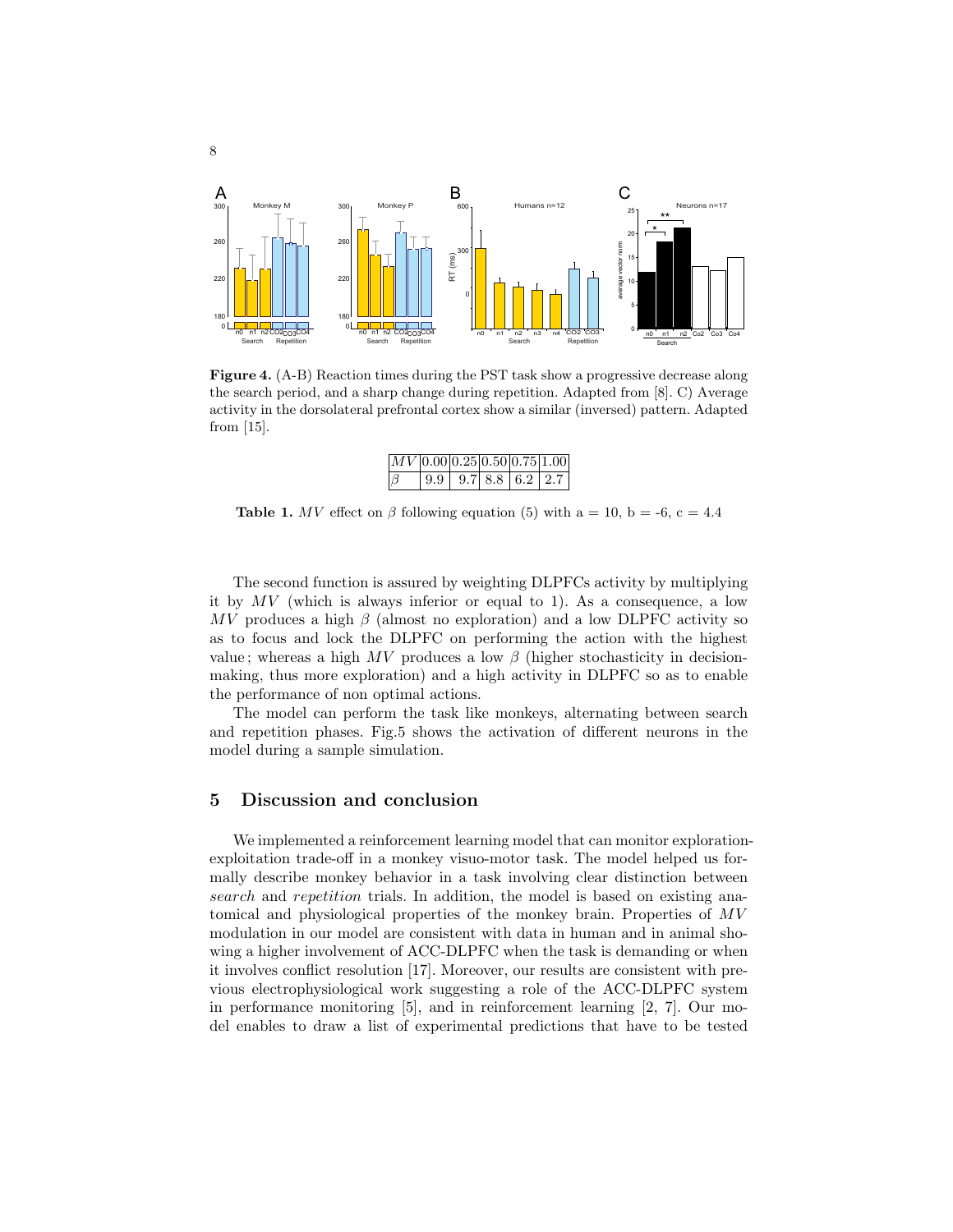

Figure 5. Neural network model simulation during 2 consecutive problems. Black triangle indicate cued problem changes.

by simultaneously recording Anterior Cingulate Cortex (ACC) and dorsolateral Prefrontal Cortex (DLPFC) neurons in this task :

- 1. There should exist  $MV$  neurons in ACC. Such MV neurons would have a particular profile of activity : progressive increase of activity during the search period, drop of activity after the first correct response, activity remaining low during the repetition period (as shown on fig.5).
- 2. MV modulation should effect only on DLPFC action value neurons and not on ACC action value neurons. In the model, we made the choice to keep original action values (that is, not altered by the  $MV$  modulation) in the ACC so as to have part of the system properly perform the reinforcement learning algorithm without perturbation, so as to ensure convergence.
- 3. There should be a higher global spatial selectivity which reflects the degree to which neurons discriminate choices of spatial targets on the touch screen [15] - in DLPFC than in ACC due to the decision-making process based on the softmax function (which increases contrasts between action values when  $\beta$  is high).
- 4. There should be an increase of spatial selectivity in DLPFC but not in ACC during the repetition period. Such increase of spatial selectivity in DLPFC neurons in the model is due to the modulatory effect of  $MV$  on the  $\beta$  parameter used in the softmax function.

Performance of the neural-network model enables a robotics arm to reproduce monkey behavior in front of a touch screen. Such a pluridisciplinary approach provides tools both for a better understanding of neural mechanisms of decision making and for the design of artificial systems that can autonomously extract regularities from the environment and interpret various types of feed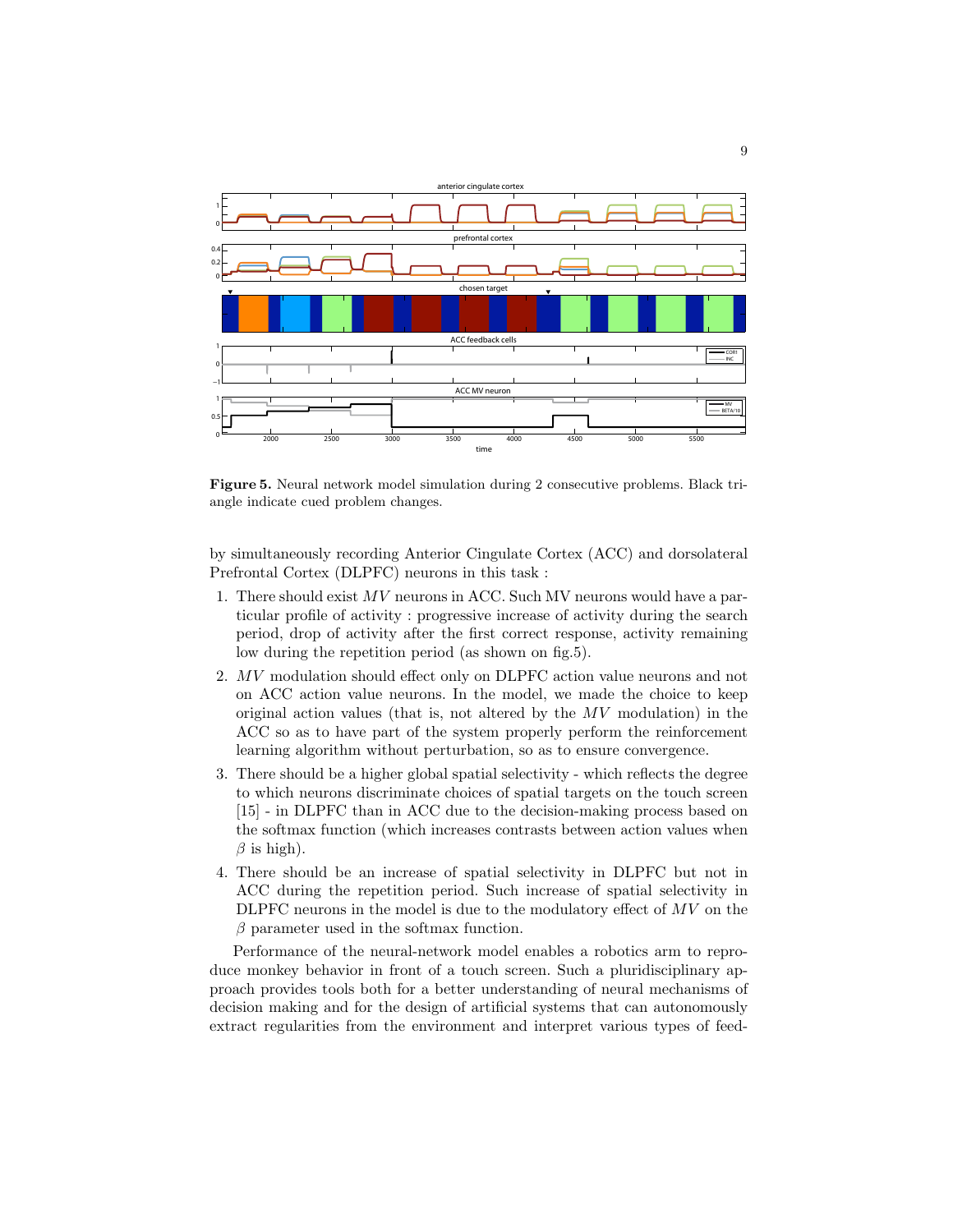backs (rewards, feedbacks from humans, etc...) based on these regularities to appropriately adapt their own behaviors.

Future work will consist in modelling how RL parameters are progressively set during familiarization with the environment. Such goal can be achieved by using the model to predict day-by-day behavior observed during monkey pretraining. This will help us understand the dynamics of meta-learning which enable animals in this task to autonomously learn that a high learning rate is relevant and that clear transition between exploration and exploitation are required - based on the extracted structure of task.

Acknowledgments This work was supported by the French National Research Agency (ANR Amorces) and the European Community Contract FP7-231267 (EU Organic Project).

#### Références

- [1] Doya, K. : Metalearning and neuromodulation. Neural Netw 15(4-6) (2002) 495–506
- [2] Barraclough, D., Conroy, M., Lee, D. : Prefrontal cortex and decision making in a mixed-strategy game. Nat Neurosci  $7(4)$  (2004) 404–10
- [3] Procyk, E., Tanaka, Y., Joseph, J. : Anterior cingulate activity during routine and non-routine sequential behaviors in macaques. Nat Neurosci  $3(5)$  (2000) 502–8
- [4] Aston-Jones, G., Cohen, J. : Adaptive gain and the role of the locus coeruleusnorepinephrine system in optimal performance. J Comp Neurol 493(1) (2005) 99–110
- [5] Brown, J., Braver, T. : Learned predictions of error likelihood in the anterior cingulate cortex. Science 307 (2005) 1118–21
- [6] Dosenbach, ., Visscher, K., Palmer, E., F., M., Wenger, K., Kang, H., Burgund, E., Grimes, A., Schlaggar, B., Peterson, S. : A core system for the implementation of task sets. Neuron 50 (2006) 799–812
- [7] Matsumoto, M., Matsumoto, K., Abe, H., Tanaka, K. : Medial prefrontal cell activity signaling prediction errors of action values. Nat Neurosci 10 (2007) 647– 56
- [8] Quilodran, R., Rothe, M., Procyk, E. : Behavioral shifts and action valuation in the anterior cingulate cortex. Neuron  $57(2)$  (2008) 314–25
- [9] Sutton, R., Barto, A. : Reinforcement Learning : An Introduction. MIT Press, Cambridge, MA (1998)
- [10] Dominey, P., Arbib, M., Joseph, J. : A model of corticostriatal plasticity for learning oculomotor associations and sequences. Journal of Cognitive Neuroscience 7(3) (1995) 311–336
- [11] Khamassi, M., Martinet, L., Guillot, A. : Combining self-organizing maps with mixture of epxerts : Application to an Actor-Critic model of reinforcement learning in the basal ganglia. In : Proceedings of the 9th International Conference on the Simulation of Adaptive Behavior (SAB), Rome, Italy, Springer-Verlag (2006) 394– 405